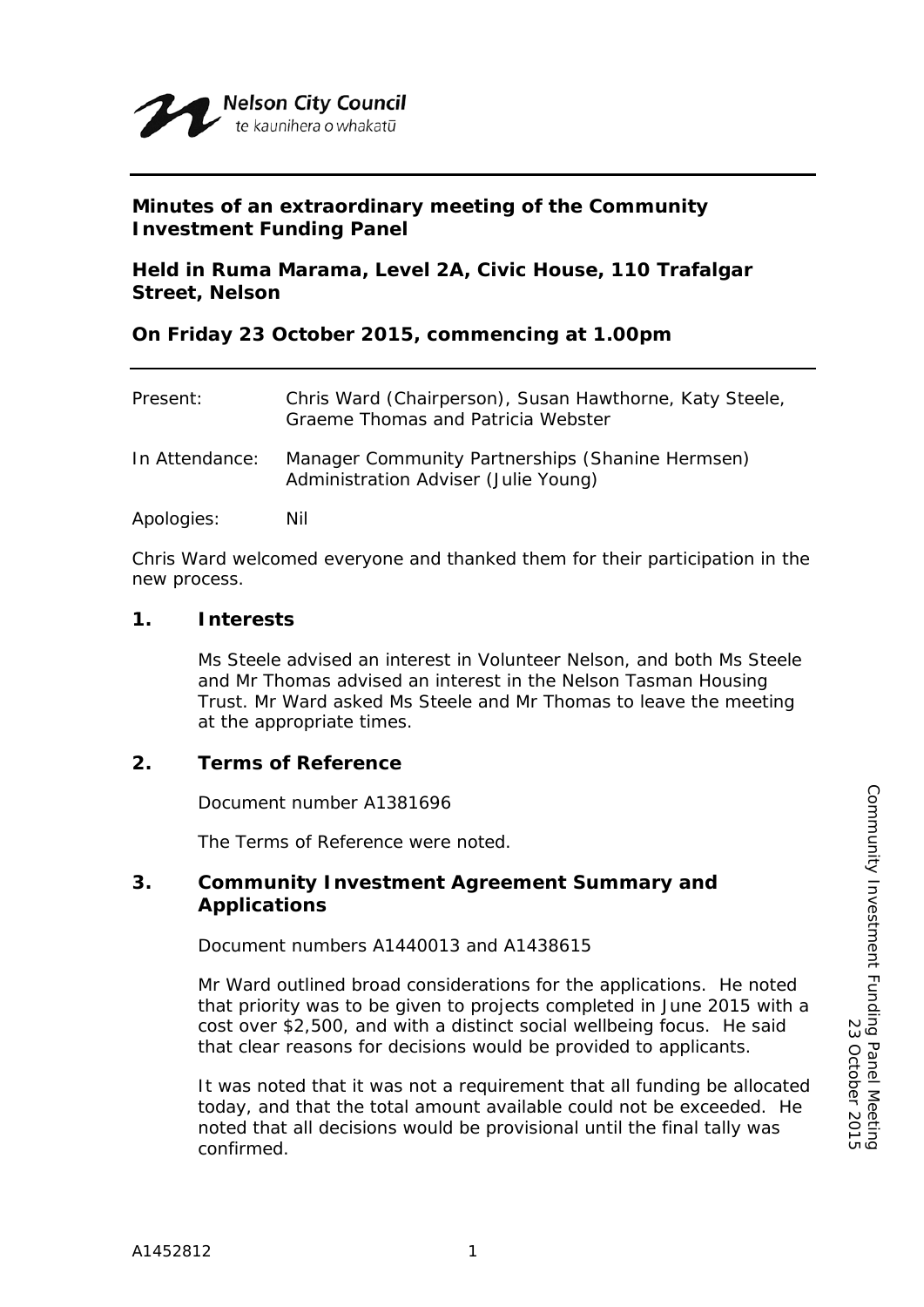3.1 Beneficiaries and Unwaged Workers Trust

The Panel discussed the application, and noted the increased demand for this service within the community. It was noted that a clearer definition of outcomes would have been preferable.

An agreement allocation of \$**7,000** was approved.

3.2 Community Art Works

Panel members expressed concern at the lack of definition in the application. In answer to a question, Manager Community Partnerships, Shanine Hermsen, spoke about the organisation's connections with the Ministry of Justice and the positive feedback received from the Rata Foundation. It was noted that governance issues were currently being addressed and it was suggested that funding be approved on condition that Council identify the specific governance issues lacking, provide assistance with those matters, and ensure a succession plan was being developed.

An agreement allocation of \$**10,000** was approved, with conditions noted.

3.3 Life Linc Nelson Inc

Following discussion, an agreement allocation of \$**6,000** was approved.

3.4 Male Room Incorporated

Panel members discussed the application. The difficulty in assessing outcomes and predicting number of persons assisted was noted and it was suggested that feedback signal for the need for greater clarity in future applications.

An agreement allocation of \$**6,000** was approved.

3.5 Neighbourhood Support Nelson

The organisation's linkage with community constables, and the benefits of that, were noted.

An agreement allocation of \$**9,900** was approved.

3.6 Nelson Community Christian Night Shelter

The Panel discussed the application and noted the essential service being offered to the community.

An agreement allocation of \$**3,000** was approved.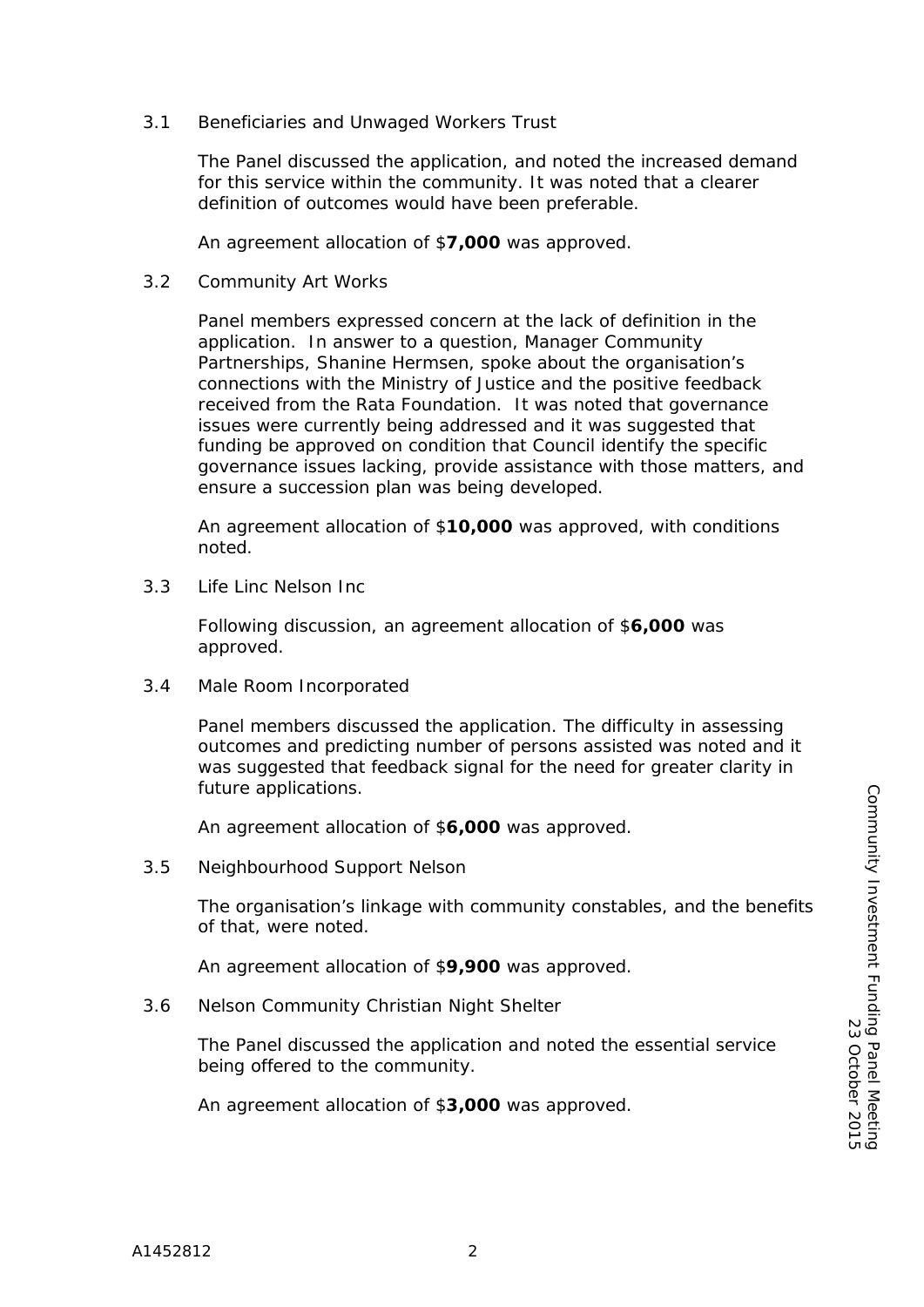### 3.7 Nelson Tasman Housing Trust

Attendance: Ms Steele and Mr Thomas declared an interest and left the meeting for the duration of the item.

> The Panel noted the specific figures and measurable outcomes supplied and discussed whether the number of beneficiaries met the 'wider community' criteria. It was noted that more background on the demand would have been helpful.

An agreement allocation of \$**10,500** was approved.

### 3.8 St Barnabas Church

The Panel noted that the applicant was seeking to engage with small numbers, and had included insufficient detail on what it was achieving. In answer to a question, Ms Hermsen acknowledged the applicant had been unable to continue providing services to the same level since funding ended in June 2015.

It was agreed that partial allocation of \$15,000 be awarded, with further work required as to whether this was the best delivery model for services. It was further noted that feedback to the applicant should note the Panel's concern that the numbers catered for were the bare minimum.

An agreement allocation of \$**15,000** was approved, with conditions noted.

#### 3.9 Tahunanui Community Centre

In answer to a question, Ms Hermsen explained that additional funding was being provided by the Department of Internal Affairs (DIA), and that the DIA was also offering to assist with non-financial support. She advised that the applicant was about to take over an adjacent building which would increase its potential and Mr Ward suggested it would be good to have Council involvement at an early stage.

An agreement allocation of **\$12,000** was approved, contingent on the balance of project funding being secured.

#### 3.10 Victim Support

The Panel discussed the application. It was noted the applicant was dependent upon recruiting volunteers, and engaging with the community to do so.

A partial agreement allocation of **\$5,000** was approved.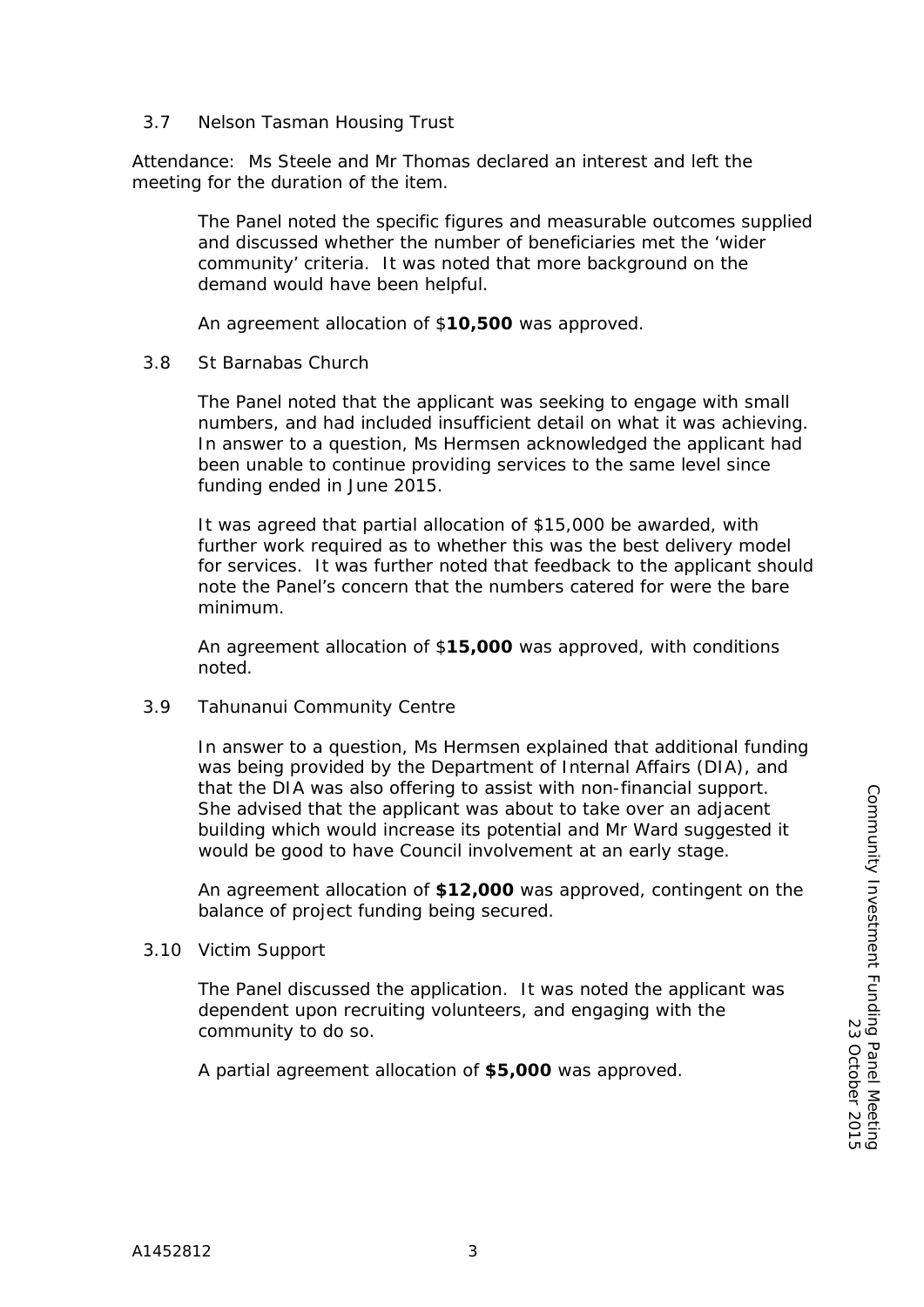3.11 Victory Community Health

The Panel noted the number of people who benefited and the overall value of the project.

An agreement allocation of **\$3,820** was approved.

3.12 Volunteer Nelson

Attendance: Ms Steel declared an interest and left the meeting for the duration of the item.

> The Panel noted the success achieved by the applicant in maintaining communication with Community and Whanau Network through the meetings organised.

An agreement allocation of **\$8,000** was approved.

Attendance: The meeting adjourned from 2.15 pm until 2.25pm.

Recommendation

## *THAT the Community Investment Funding Panel decides on the allocation of funding for agreement allocations as discussed and set out in document A1440013.*

Ward/Thomas Carried Carried Carried Carried Carried Carried Carried Carried Carried Carried Carried Carried Carried Carried Carried Carried Carried Carried Carried Carried Carried Carried Carried Carried Carried Carried Ca

# **4. Community Investment Grant Summary and Applications**

Document numbers A1440780 and A1438567

Mr Ward clarified that Panel members needed to consider the merits of each individual project, as opposed to comparing projects with those of other organisations.

4.1 Age Concern Nelson Tasman

The Panel noted that there were other funding avenues available to applicants seeking funding for physical assets. The Council's social development criteria was noted, and it was suggested that this message be included in feedback to the applicant.

It was agreed that a partial grant of \$**1,000** be made, with feedback supplied as noted.

4.2 All Saints Anglican Church

The Panel discussed the application, and acknowledged the modest social benefit gained. It was suggested the applicant consider collaboration with other organisations whose projects possibly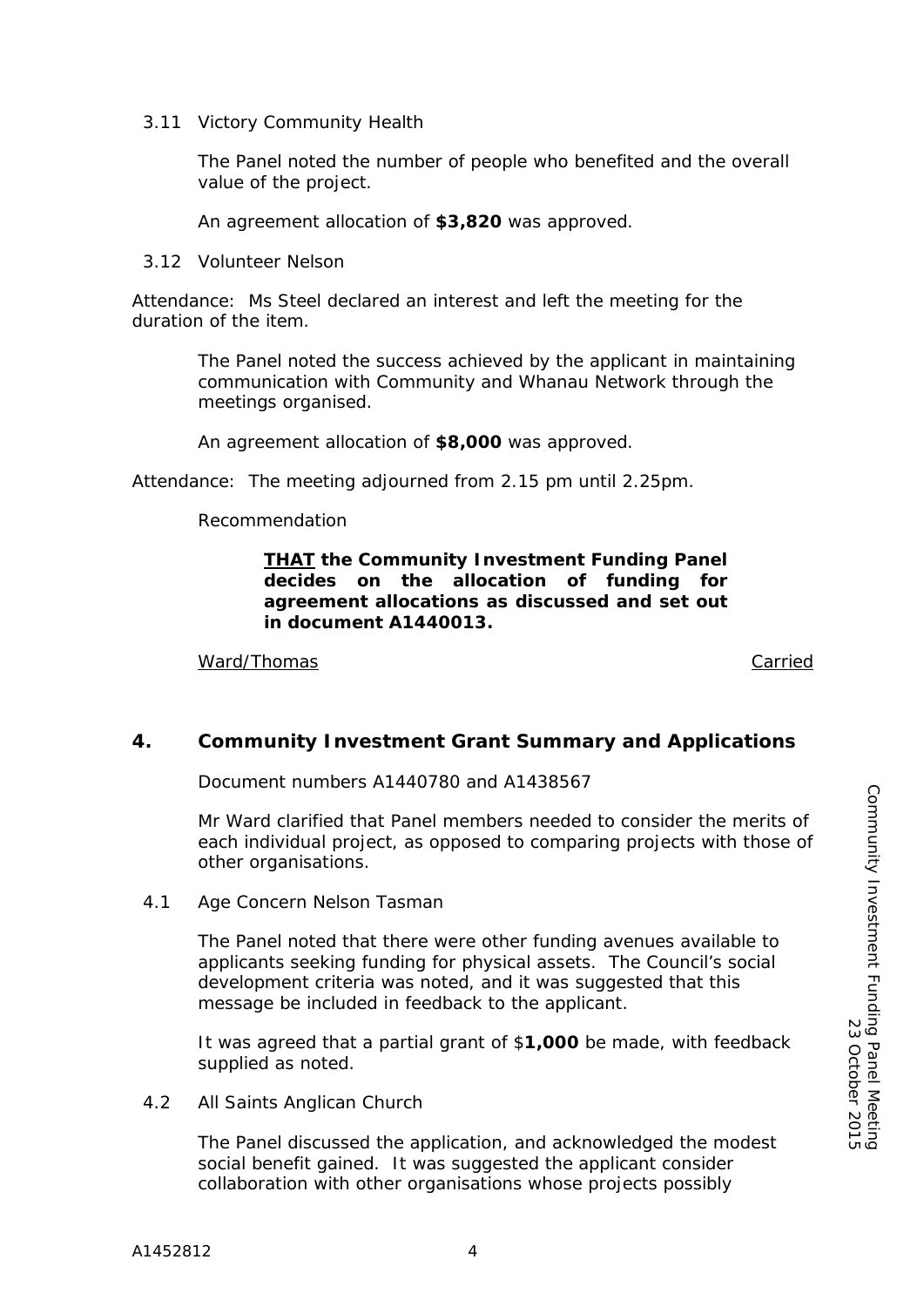overlapped, such as Victory Community Centre and YMCA's Out of School Care and Recreation (OSCAR) programme.

It was agreed that a partial grant of \$**1,500** be made, with feedback supplied as noted.

4.3 Arthritis Foundation of NZ Inc

During discussion, Panel members questioned whether community need had been assumed, rather than identified, based on national figures. The method of delivery to Nelson was discussed.

It was noted that the Christchurch-based manager worked comprehensively with volunteers within Nelson.

It was agreed that a partial grant of **\$1,750** be made, subject to the applicant successfully sourcing the remaining 50%, and providing proof of Nelson community need in the form of a letter from local volunteers.

4.4 Bhutanese Society of Nelson

The benefits from the community radio programme were discussed.

It was agreed that a grant of \$**2,500** be made.

4.5 Chin Community of Nelson

The Panel discussed the current noncompliant status of the applicant. It was noted that a new organisation was to be formed and registered as a charity with proper governance in place. It was noted the applicant was eligible as a not-for-profit organisation, and delivered a valuable service.

It was agreed that a grant of **\$2,500** be made, but be held until the applicant has demonstrated that the governance issues had been addressed.

4.6 City of Nelson Highland Pipe band

Following discussion, it was agreed that the application be **declined**. The Panel considered the application:

- Did not align closely with its priorities and funding criteria, and
- Did not demonstrate wide community benefit.
- 4.7 Enner Glynn School

Following discussion, it was agreed that the application be **declined**. The Panel considered the application:

- Did not demonstrate wide community benefit.
- 4.8 Health Action Trust for COMPASS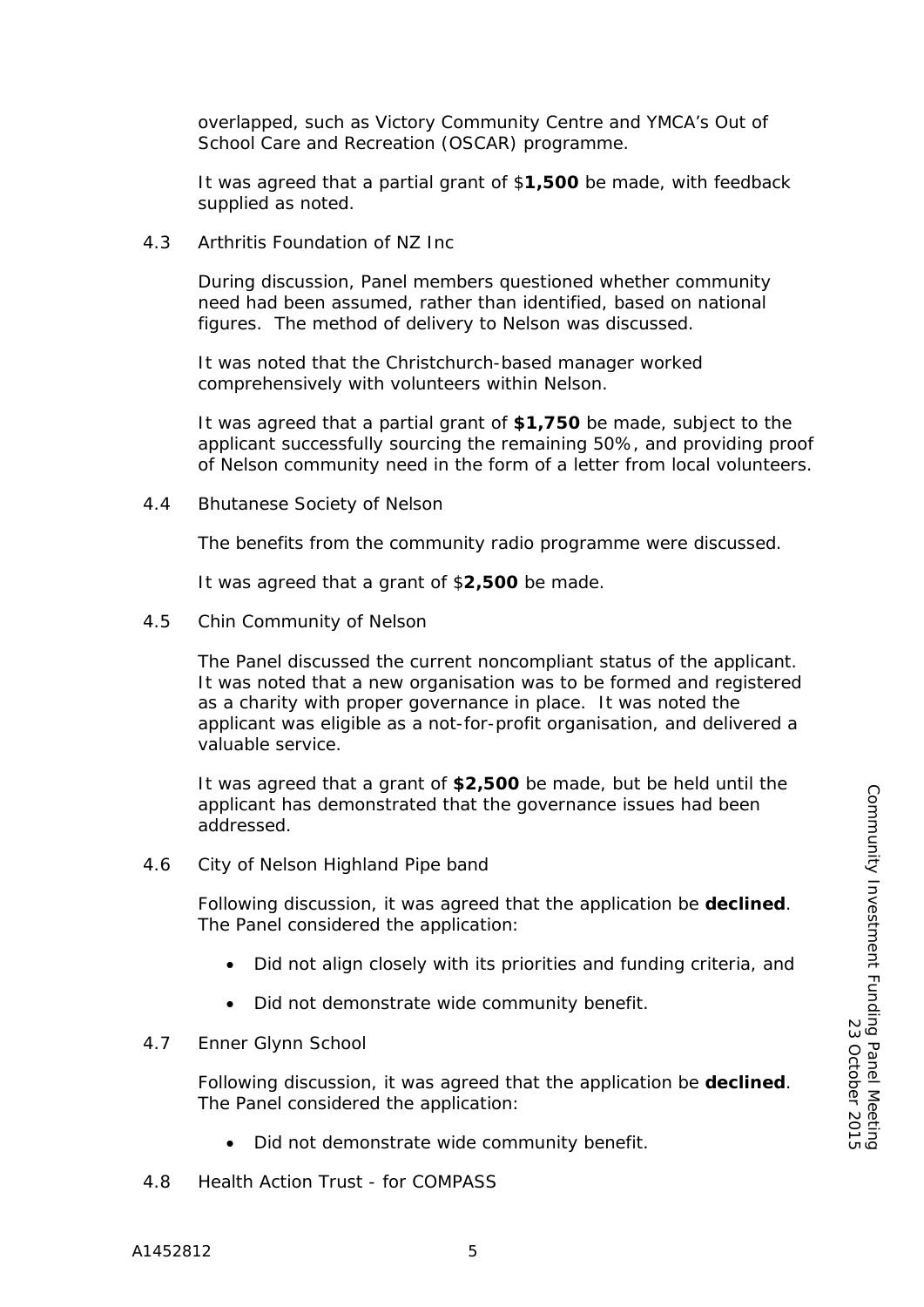The application was discussed, and it was agreed that a grant of \$**2,100** be made.

4.9 IHC New Zealand Inc

The application was discussed, and it was agreed that a grant of \$**2,500** be made.

4.10 Male Room Inc

The Panel discussed the application and noted that the need had been clearly established for integrated educational resources.

It was agreed that a grant of \$**2,500** be made.

4.11 Neighbourhood Support Nelson

The Panel discussed the application, and noted the potential for further development of this organisation. The wider community benefit and social aspect of this project was recognised as meeting the criteria.

It was agreed that a grant of \$**1,000** be made

4.12 Nelson Bays Community Law Service

The Panel discussed the application and noted the importance of the service offered. Concerns regarding sustainability were considered.

It was agreed that a grant of \$**2,500** be made.

4.13 Nelson Community Foodbank Trust

The value of this Trust's work was acknowledged by all.

It was agreed that a grant of \$**2,500** be made.

4.14 Nelson Community Toy Library

The Panel discussed the application, and noted the importance of the development opportunities it offered to children and their families.

It was agreed that a grant of **\$2,500** be made.

4.15 Nelson Multicultural Council Inc

The Panel acknowledged significant changes made within the organisation. It was noted that the application included no mention of numbers benefiting from the course.

It was agreed that a grant of \$**2,500** be made, conditional upon the applicant securing additional funding.

4.16 Nelson Multiple Sclerosis Society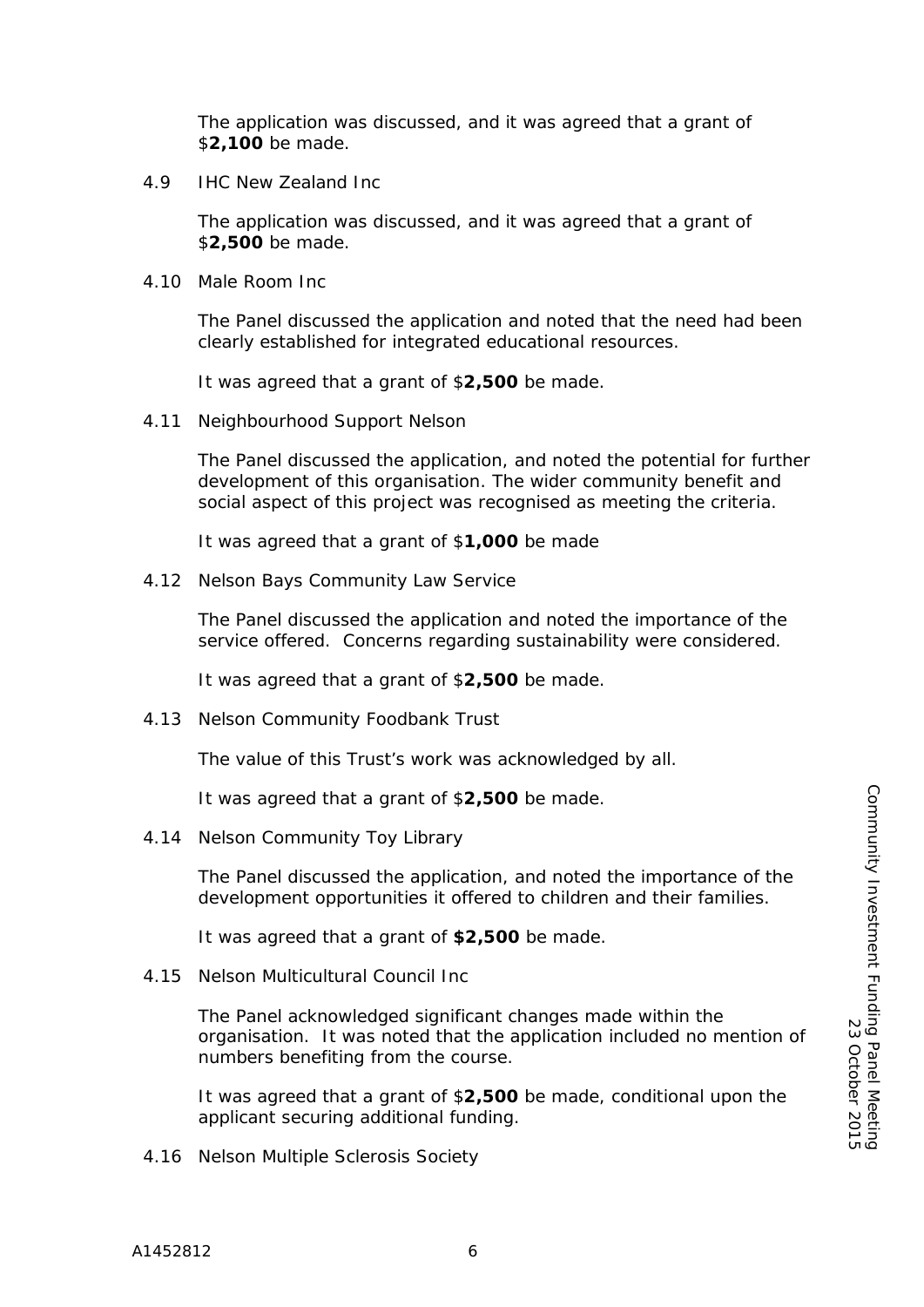The Panel discussed the application, and queried whether there was potential for District Health Board funding. It was noted that the application did not demonstrate the need for an increase on last year, and should include more details if a similar application was to be made next year. The possibility of coordinating use of vans with other agencies was raised.

It was agreed that a partial grant of \$**1,200** be made, with feedback as noted.

4.17 Nelson Playcentre Association

The Panel noted the aims of this event-based application. It was recommended the applicant consider in more depth the social development benefits around networking and family awareness in any future applications.

It was agreed that a grant of \$**1,500** be made, with feedback as noted.

4.18 Nelson Railway Society Inc.

Following discussion, it was agreed that the application be **declined**. The Panel considered the application:

- Did not align closely with its priorities and funding criteria, and
- Did not demonstrate wide community benefit.
- 4.19 Nelson Tasman Region Hospice Trust

Following discussion, it was agreed that the application be **declined**. The Panel considered the application:

- Did not align closely with its priorities and funding criteria, and
- Did not demonstrate wide community benefit.
- 4.20 Nelson Women's Support Inc.

The value of the organisation and the workshop it proposed was acknowledged by the Panel.

It was agreed that a grant of **\$1,500** be made.

4.21 Post Natal Depression Support Network Nelson Inc

The application was discussed, and it was agreed that a grant of **\$1,000** be made.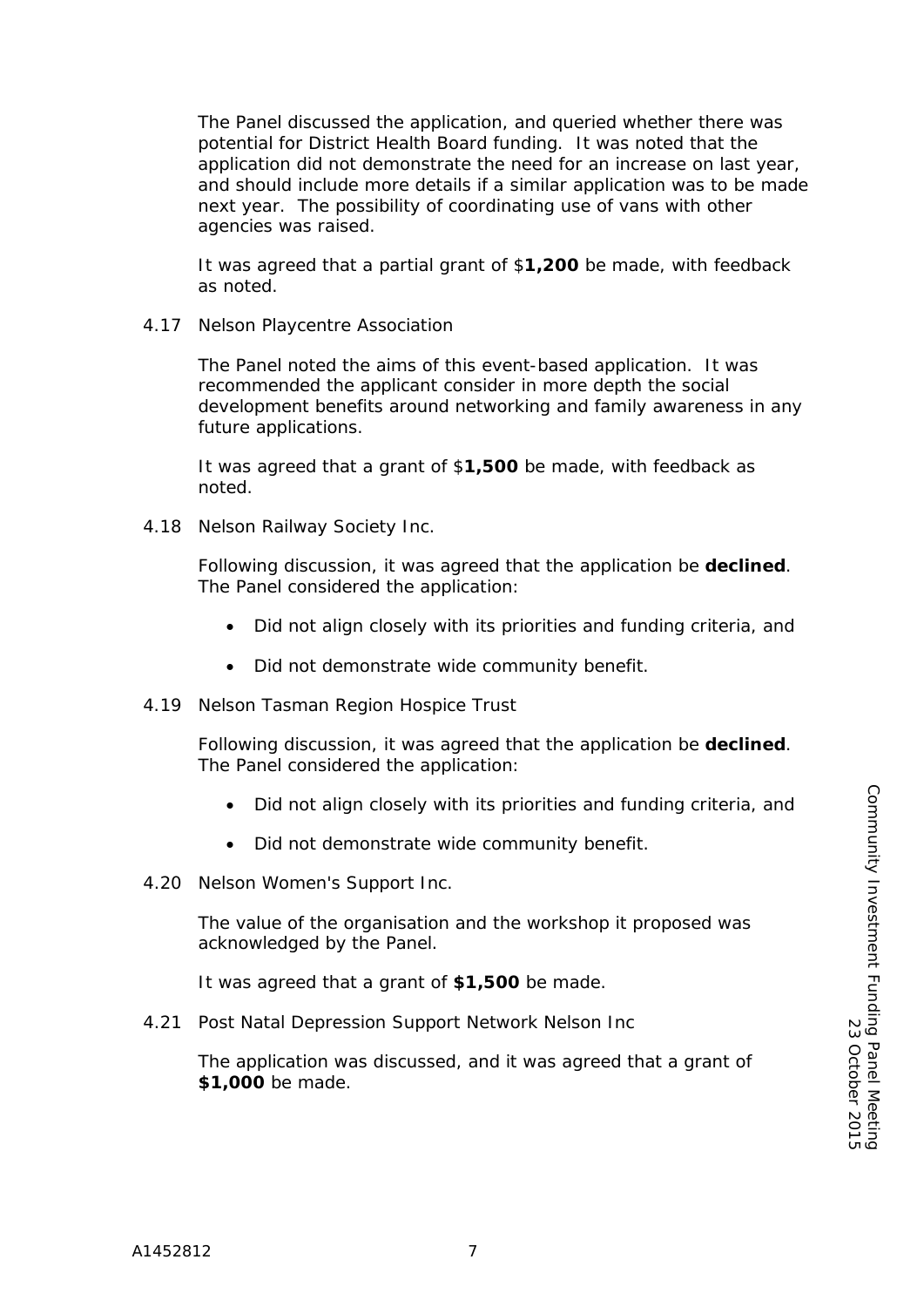### 4.22 Q -Youth Inc

The Panel discussed the application and noted the plans for a community development programme needed further definition. It was considered appropriate to grant \$500 initially, to assist with additional project planning, with the remaining \$2,000 to be granted upon evidence of a suitable outcome-related project being developed.

It was agreed that a partial grant of **\$500** be made initially, with a further grant of **\$2,000** being made on meeting the conditions noted.

4.23 Stoke Community Centre

The application was discussed, and it was agreed that a grant of \$**2,500** be made.

4.24 Tahunanui Community Centre

The Panel noted a correction to the report, which stated that Tahunanui Community Centre had received a grant last year of \$7,640. The figure should have read '0'.

During discussion, it was noted that the applicant should get advice on budgeting for promotion and advertising of its new community hub. Panel members considered that the engagement aspect of the application met the social development criteria, while the signage did not.

It was agreed that a partial grant of **\$2,000** be made, to be directed toward engagement activity in the project.

Attendance: The meeting adjourned from 3.50pm until 3.59pm.

4.25 Te Ataarangi ki Te Tauihu o Te Waka-a-Maui Inc

The Panel discussed the application. It was noted that the current financial status had been impacted by an over-payment error which was being repaid.

It was agreed that a grant of \$**2,500** be made.

4.26 The Ecomoon Collective

Following discussion, it was agreed that the application be **declined**. It was noted the applicant was neither a registered charity, nor notfor-profit and was therefore ineligible. The Panel considered the application:

- Did not align closely with its priorities and funding criteria, and
- Did not demonstrate wide community benefit.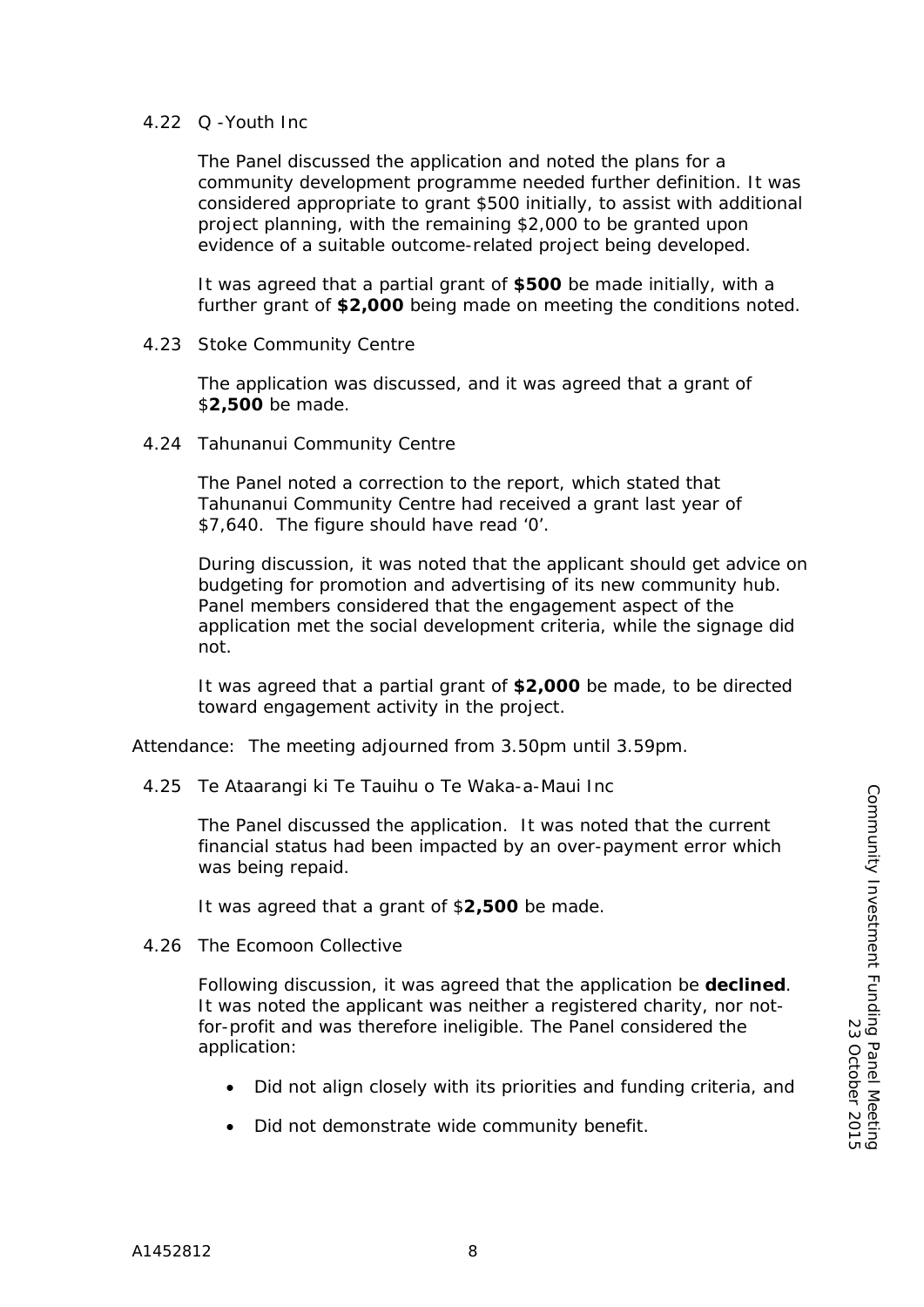4.27 The Order of St John Nelson Area Committee

The application was discussed, and it was agreed that a grant of \$**1,000** be made.

4.28 The Tasman Broadcasting Trust T/A Fresh FM

Following discussion, it was agreed that the application be **declined**. The Panel considered the application:

- Did not demonstrate a high enough community need for the project/service/activity; and
- Did not demonstrate wide community benefit.
- 4.29 Victim Support in Nelson

The Panel discussed the application. There was concern that funding would go toward travel of volunteers from other regions.

It was agreed that a grant of \$**1,000** be made, with the stipulation that it be directed toward the training of Nelson-based volunteers.

4.30 Victory Community Health

The Panel raised concerns regarding the affordability to run, and energy efficiency of the style of heater being proposed in this application. It was acknowledged that there could be some duplication with the Warmer Homes Programme, which Council supports.

A discussion was held around how the Panel determined the success or benefit of any project after funds were granted. A suggestion was made to include on the application a question: "How will you know you have helped?". It was agreed the Community Investment Funding process should facilitate the opportunity to ask questions of applicants.

It was agreed that a grant of **\$2,500** be made, together with an offer of Council advice regarding energy efficient heating sources.

4.31 Victory Playcentre

Following discussion, it was agreed that the application be **declined**. The Panel considered the application:

• Did not closely align with its priorities and funding criteria.

The meeting adjourned at 4.18pm and resumed at 4.21pm.